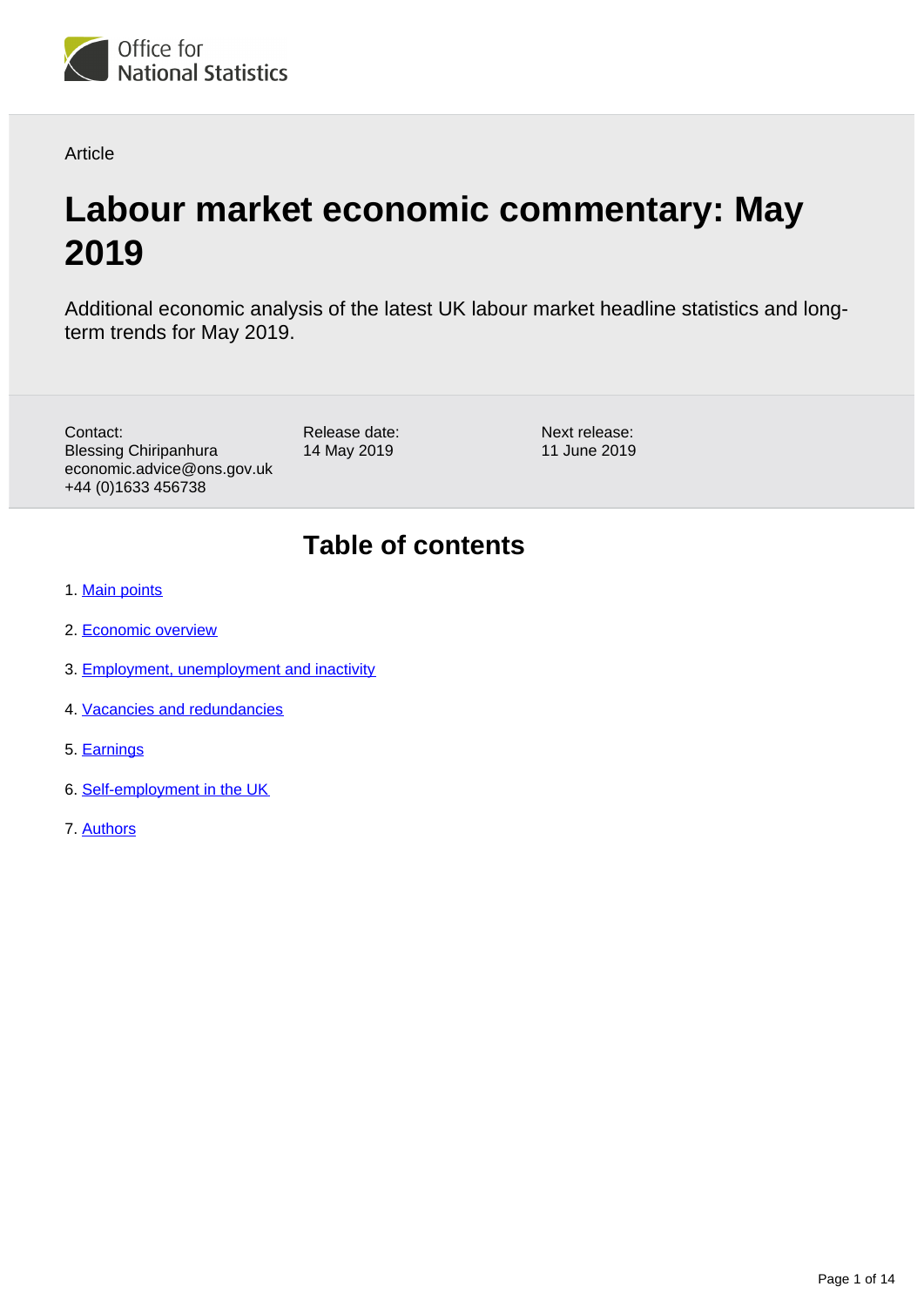# <span id="page-1-0"></span>**1 . Main points**

- In the first calendar quarter (January to March) of 2019, the number of people in employment in the UK increased by 99,000 on the quarter to 32.70 million.
- The number of UK nationals aged 16 years and over who were in employment increased by 190,000 to 28.9 million.
- The unemployment rate for men decreased by 0.2 percentage points to 3.9% and that for women decreased by 0.1 percentage points to reach a record low of 3.7%.
- The growing number of vacancies, together with the falling number of unemployed people, indicate further tightening of the labour market.
- The number of self-employed workers increased by 90,000 to reach a record high of 4.93 million in the three months to March 2019.

# <span id="page-1-1"></span>**2 . Economic overview**

The UK's departure from the EU was extended to the end of October 2019, but it might happen earlier than that if there is an agreement before that date. The extension was granted to enable the UK government to agree on an exit deal from the EU. The Bank of England reported that shifting expectations about EU exit are leading to volatility in the economy and, on 2 May 2019, the Bank's Monetary Policy Committee voted unanimously to keep [the bank rate unchanged.](https://www.bankofengland.co.uk/monetary-policy-summary-and-minutes/2019/may-2019) It also reported that the uncertainty associated with EU exit is adversely impacting on business investment.

[The latest gross domestic product \(GDP\) figures](https://www.ons.gov.uk/economy/grossdomesticproductgdp/bulletins/gdpmonthlyestimateuk/march2019) show that in the first calendar quarter (January to March) of 2019, the economy grew by 0.5%, which is 0.3 percentage points higher than in the fourth calendar quarter (October to December) of 2018. The production sector grew by 1.4% and the manufacturing sector grew by 2.2%.

In the full financial year to the end of March 2019, public sector net debt (excluding public sector banks) constituted 83.1% of GDP. On the trade front, the UK's total trade deficit (goods and services) increased by £8.9 billion to £18.3 billion in the three months to March 2019. The trade in goods deficit increased by £1.7 billion to £25.7 billion with EU countries and by £4.7 billion to £17.6 billion with non-EU countries. The widening deficit indicates that imports increased faster than exports.

Growth in UK retail sales accelerated to 1.6% on the quarter in the first calendar quarter of 2019. On a year-onyear basis, retail sales increased by 6.7% in March 2019. Nearly 20% of the sales were conducted online. [The](https://www.ons.gov.uk/businessindustryandtrade/retailindustry/articles/comparingbricksandmortarstoresalestoonlineretailsales/august2018)  [growth in online retail sales](https://www.ons.gov.uk/businessindustryandtrade/retailindustry/articles/comparingbricksandmortarstoresalestoonlineretailsales/august2018) may be contributing to the closure of stores on the high street. Employment in the retail sector is dominated by women and the closure of stores may disproportionately affect female workers.

Broadly, the UK labour market continues to perform well, with growing employment and declining unemployment and economic inactivity.

# <span id="page-1-2"></span>**3 . Employment, unemployment and inactivity**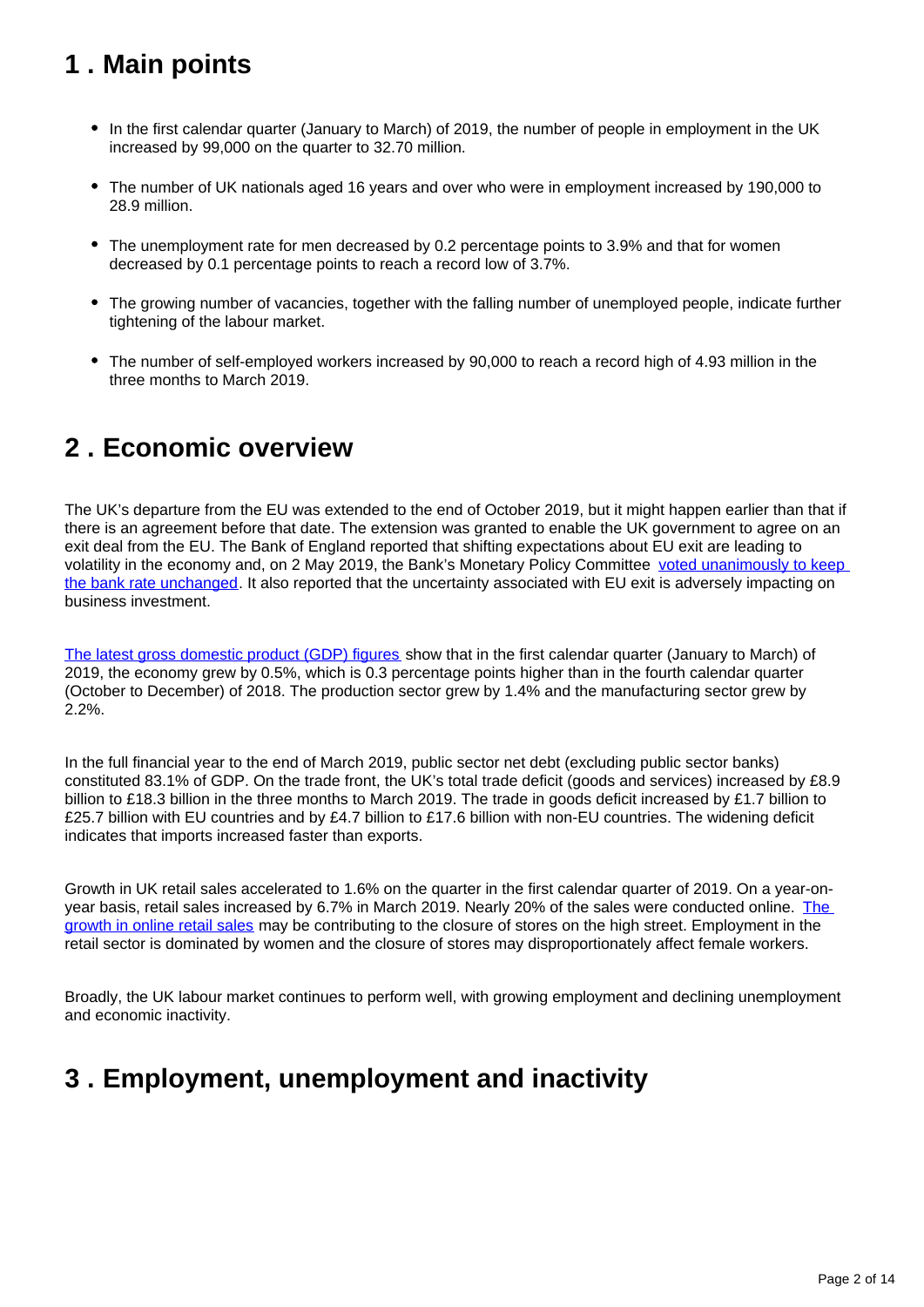### **Employment**

The latest Labour Force Survey (LFS) estimates show that in the first calendar quarter (January to March) of 2019, the seasonally-adjusted number of people in employment in the UK increased by 99,000 on the quarter to 32.7 million. Over the same period, the employment rate increased by 0.2 percentage points to 76.1%.

The increase in employment was driven more by the increase in the number of women (114,000) to 15.42 million. The number of employed men decreased by 15,000 on the quarter to 17.28 million. This was the first such decrease since the period August to October 2017.

The employment rate for women increased by 0.4 percentage points to a joint record high of 71.8% in the first calendar quarter of 2019. That for men was largely unchanged, at 80.3%.

People in employment can be classified as employees or as self-employed. This classification excludes people classified as unpaid family workers and those in government-sponsored training programmes. The number of employees increased by 3,000 on the quarter to 27.59 million. In the year to March 2019, the number of employees increased by 168,000.

The number of women who were employees increased by 96,000 on the quarter to reach 13.71 million. The number of men who were employees reduced by 93,000 on the quarter to 13.88 million.

The number of self-employed workers increased by 90,000 on the quarter to reach a record high of 4.93 million. This was the largest quarterly increase since the period March to May 2016. The increase in the number of selfemployed workers was driven by men who increased by 78,000 on the quarter to reach a record high of 3.31 million. The number of self-employed women increased by 12,000 on the quarter to reach 1.62 million.

The number of self-employed people has been growing over time. Figure 1 shows the percentage of selfemployed workers in total employment. It shows that the proportion of the workforce who are self-employed has trended upward since 2000.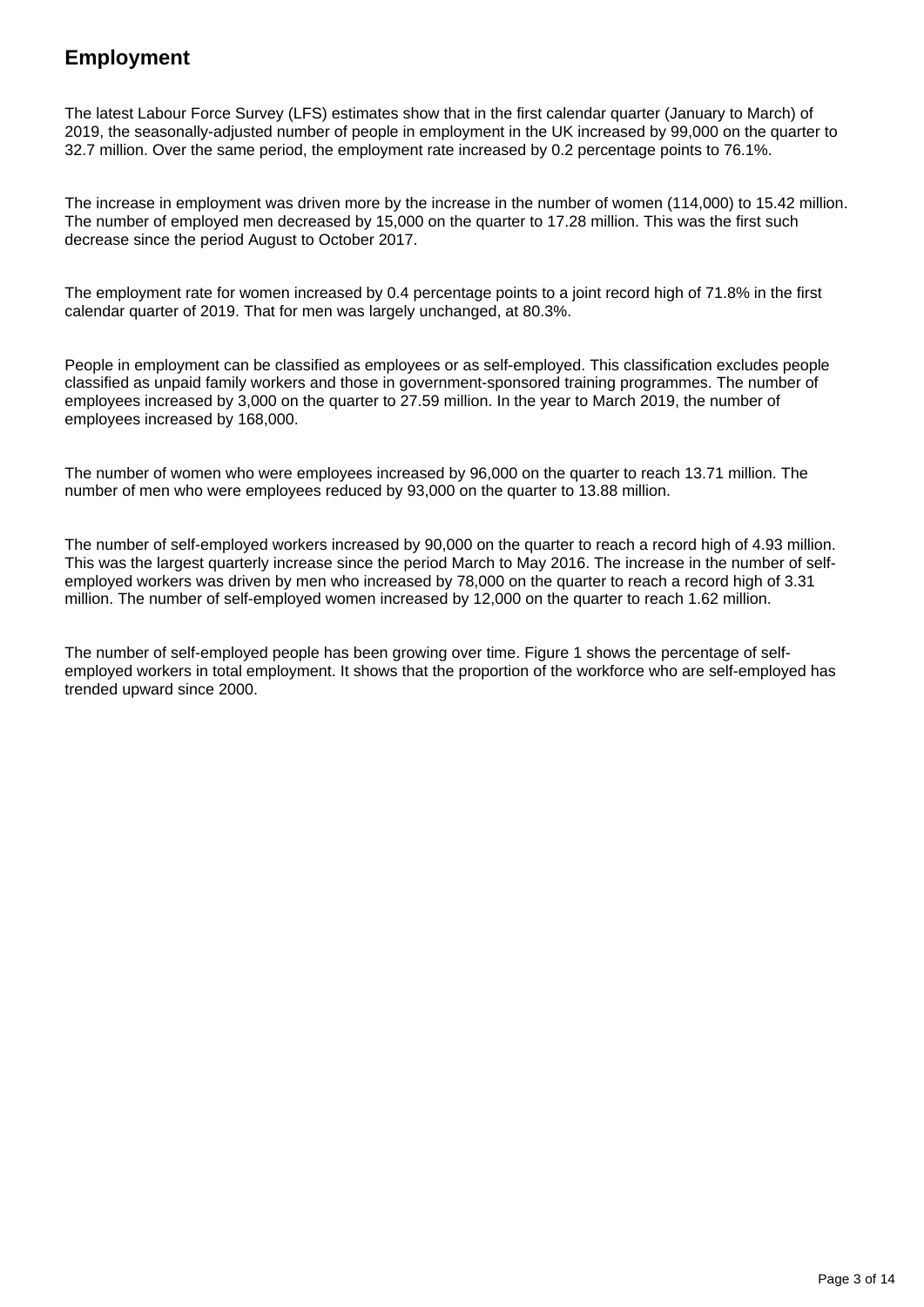**Percentage of self-employment in total employment, UK, seasonally adjusted, March to May 1992 to January to March 2019**

## Figure 1: The percentage of self-employment in total employment had an upward trend since 2000

Percentage of self-employment in total employment, UK, seasonally adjusted, March to May 1992 to January to March 2019



#### **Source: Office for National Statistics – Labour Force Survey**

Figure 1 shows that the percentage of self-employment in total employment increased steadily between 2000 and 2014, from an annual average of 11.9% to 14.8%. Between 2015 and the first calendar quarter of 2019, it averaged 14.8%. In the three months to March 2019, the percentage of self-employed workers in total employment was 15.1%. We analyse self-employment in greater detail later.

### **Employment by nationality**

The UK labour market is quite diverse and employs people of different nationalities. The Office for National Statistics publishes data on [employment by nationality](https://www.ons.gov.uk/employmentandlabourmarket/peopleinwork/employmentandemployeetypes/articles/ukandnonukpeopleinthelabourmarket/previousReleases). The data must not be used as a source of migration data.

The latest estimates show that the number of UK nationals aged 16 years and over who were in employment in the first calendar quarter of 2019 increased by 190,000 to 28.9 million. The number of non-UK nationals aged 16 years and over who were in employment increased by 178,000 to 3.7 million.

The non-UK nationals can be grouped into EU nationals and non-EU nationals. EU nationals constituted 64% of non-UK nationals in employment.

In the three months to March 2019, the employment rate of UK nationals increased by 0.5 percentage points to 76.1%. The employment rate for non-UK nationals increased by 1.2 percentage points to 75.3% over the same period.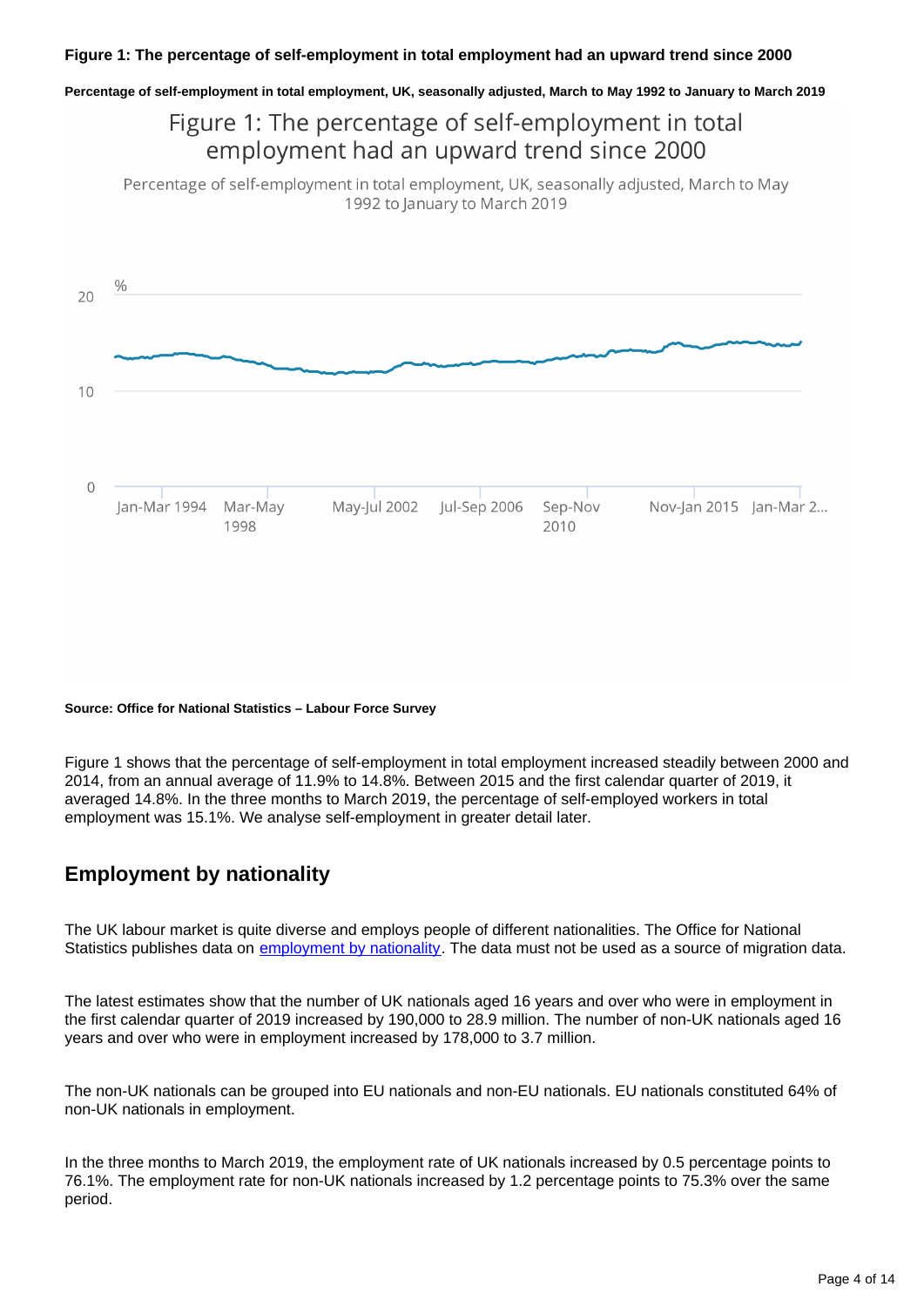The employment rate of non-UK nationals can be disaggregated by country of nationality as shown in Figure 2. The latest data show that the nationalities that had the highest employment rates were South Africans (91.4%), Australians and New Zealanders (82.7%) and the nationals of the United States (78.3%).

Workers with Bangladeshi and Pakistani nationalities had the lowest employment rate (50.9%). A 2018 report by the Department for Work and Pensions (DWP) on [ethnicity facts and figures](https://www.ethnicity-facts-figures.service.gov.uk/work-pay-and-benefits/employment/employment/latest) shows the same outcome for Bangladeshi and Pakistani nationalities relative to other ethnic minorities. An earlier study by the DWP (in 2006) on [employment barriers faced by Pakistanis and Bangladeshis in Britain](https://webarchive.nationalarchives.gov.uk/20130125093835/http://research.dwp.gov.uk/asd/asd5/report_abstracts/rr_abstracts/rra_360.asp) examined the reasons for the skewed labour market outcomes.

#### **Figure 2: The nationals of Bangladesh and Pakistan had the lowest employment rates**

**Employment rates of non-UK nationals, not seasonally adjusted, January to March 1997 to January to March 2019**

## Figure 2: The nationals of Bangladesh and Pakistan had the lowest employment rates

Employment rates of non-UK nationals, not seasonally adjusted, January to March 1997 to January to March 2019



#### **Source: Office for National Statistics – Labour Force Survey**

There are several possible reasons for the differences in employment rates of different nationalities. For instance, people from countries where the English language is the main language of communication tend to have higher employment rates. Education, skills and cultural integration may also influence the employment rates of different nationalities. Cultural integration can increase networks that are important for securing employment. In some cases, discrimination and prejudice may result in lower employment rates, especially among ethnic minorities. A research report by the DWP on [discrimination in recruitment practice \(PDF, 324KB\)](http://www.natcen.ac.uk/media/20541/test-for-racial-discrimination.pdf) analysed the different types of ethnic minority penalties in the UK labour market.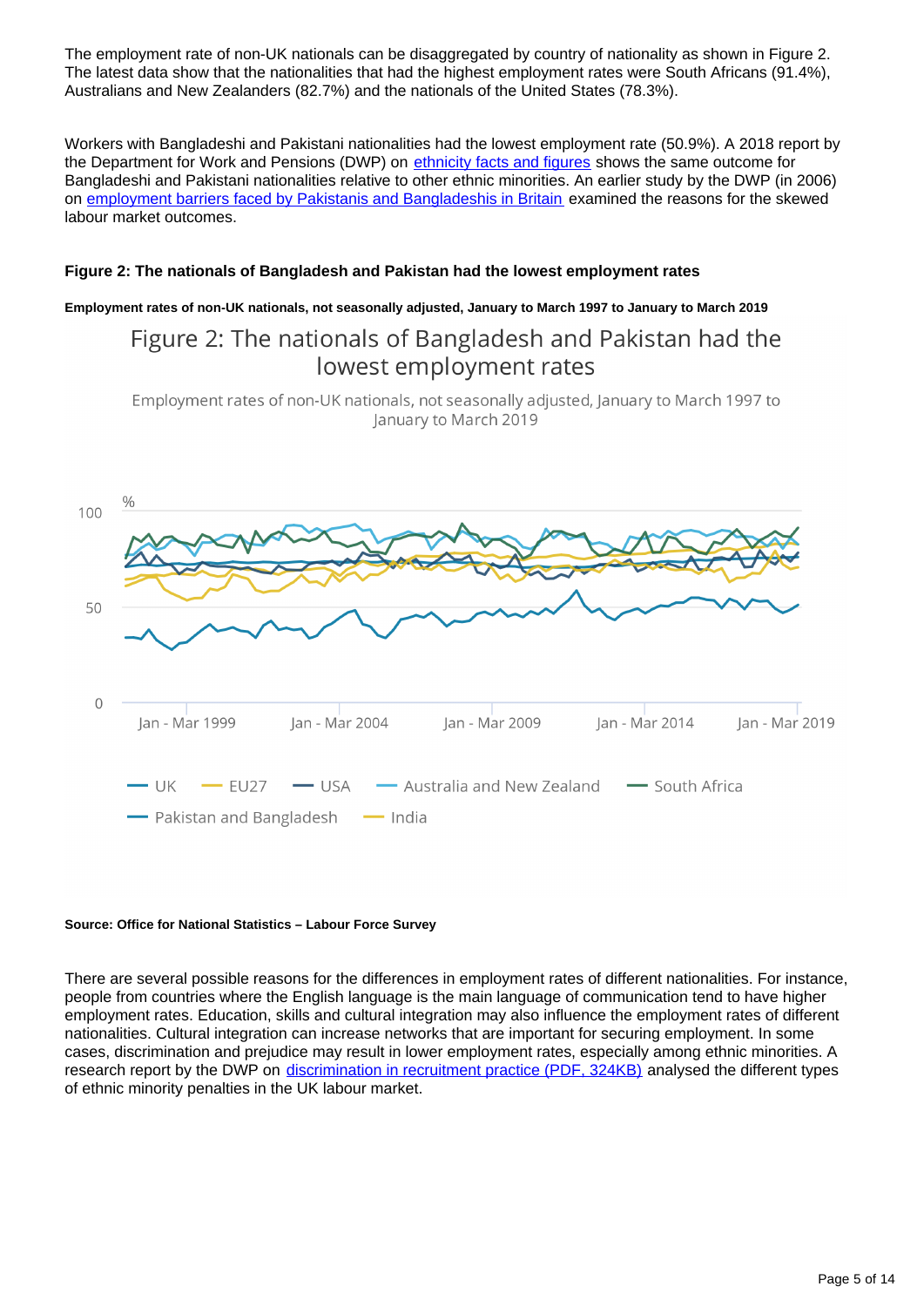### **Unemployment**

Unemployment in the UK has been declining steadily since 2011. In the three months to March 2019, the number of people who were unemployed decreased by 65,000 to 1.3 million. This was the largest quarterly decrease since September to November 2016.

The unemployment rate decreased by 0.2 percentage points to reach 3.8%. This represents continuing firming of the labour market. The unemployment rate for men decreased by 0.2 percentage points to 3.9% and that for women decreased by 0.1 percentage points to reach a record low of 3.7%.

As with employment, we can disaggregate unemployment by nationality. The latest Labour Force Survey data show that the number of UK nationals who were unemployed in the year to March 2019 decreased by 124,000 to 1.1 million. The number of unemployed non-UK nationals increased by 1,000 to 185,000 over the same period.

Categorising non-UK nationals as EU nationals and non-EU nationals shows that the number of unemployed EU nationals fell by 3,000 to 86,000 and that of non-EU nationals increased by 4,000 to 99,000. EU workers had a lower unemployment rate (3.5%) than UK nationals (3.7%) and non-EU nationals had the highest unemployment rate (7.0%).

### **Economic inactivity**

Economic inactivity is one of the three labour market statuses. People who are economically inactive are outside the labour force (that is, they are neither employed nor unemployed). The latest Labour Force Survey data show that in the three months to March 2019, the number of people in the UK who were economically inactive decreased by 23,000 to 8.61 million. Over the same period, the inactivity rate fell by 0.1 percentage points to 20.8%.

The inactivity rate can be disaggregated by sex to show that men's economic inactivity rate increased (by 0.2 percentage points to 16.3%) and women's inactivity rate decreased (by 0.3 percentage points to a joint record low of 25.3%) in the first calendar quarter of 2019. The last time that the inactivity rate for men increased was in the three months to August 2018.

The people who were economically inactive can be categorised by reason for inactivity. There are seven categories: students, the long-term sick, the temporarily sick, discouraged workers, those looking after family or home, the retired, and those who were inactive for "other" reasons. In the three months to March 2019, the numbers of students, the long-term sick and the temporarily sick decreased. Over the same period, the numbers of those who retired, those looking after family or home, the discouraged, and those that were inactive for "other" reasons all increased.

The structure of economic inactivity in the three months to March 2019 is illustrated in Figure 3.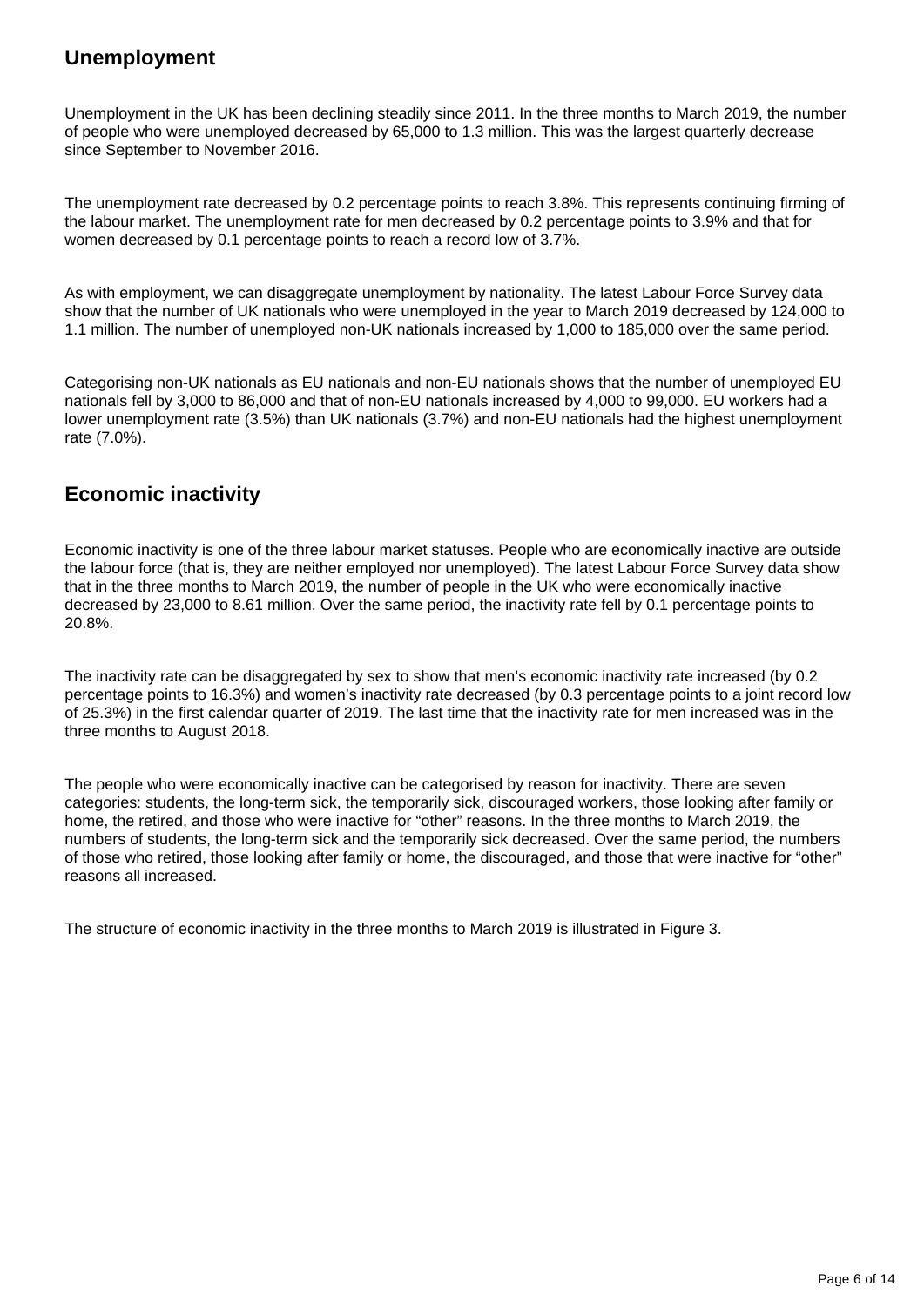#### **Figure 3: Students constituted the largest proportion of economically inactive people**

#### **Reasons for economic inactivity, UK, seasonally adjusted, January to March 2019**

## Figure 3: Students constituted the largest proportion of economically inactive people

Reasons for economic inactivity, UK, seasonally adjusted, January to March 2019



#### **Source: Office for National Statistics – Labour Force Survey**

Figure 3 shows that students constituted the largest group of economically inactive people, followed by those looking after home or family and those on long-term sickness. The smallest two groups were discouraged workers and the temporarily sick.

# <span id="page-6-0"></span>**4 . Vacancies and redundancies**

The UK economy has been characterised by a growing trend of vacancies and a declining trend of redundancies.

The Labour Force Survey data show that in the first calendar quarter (January to March) of 2019, there were 850,000 vacancies in the economy. Most of the vacancies were in the services sector (752,000).

The sectors that had vacancies greater than 60,000 were: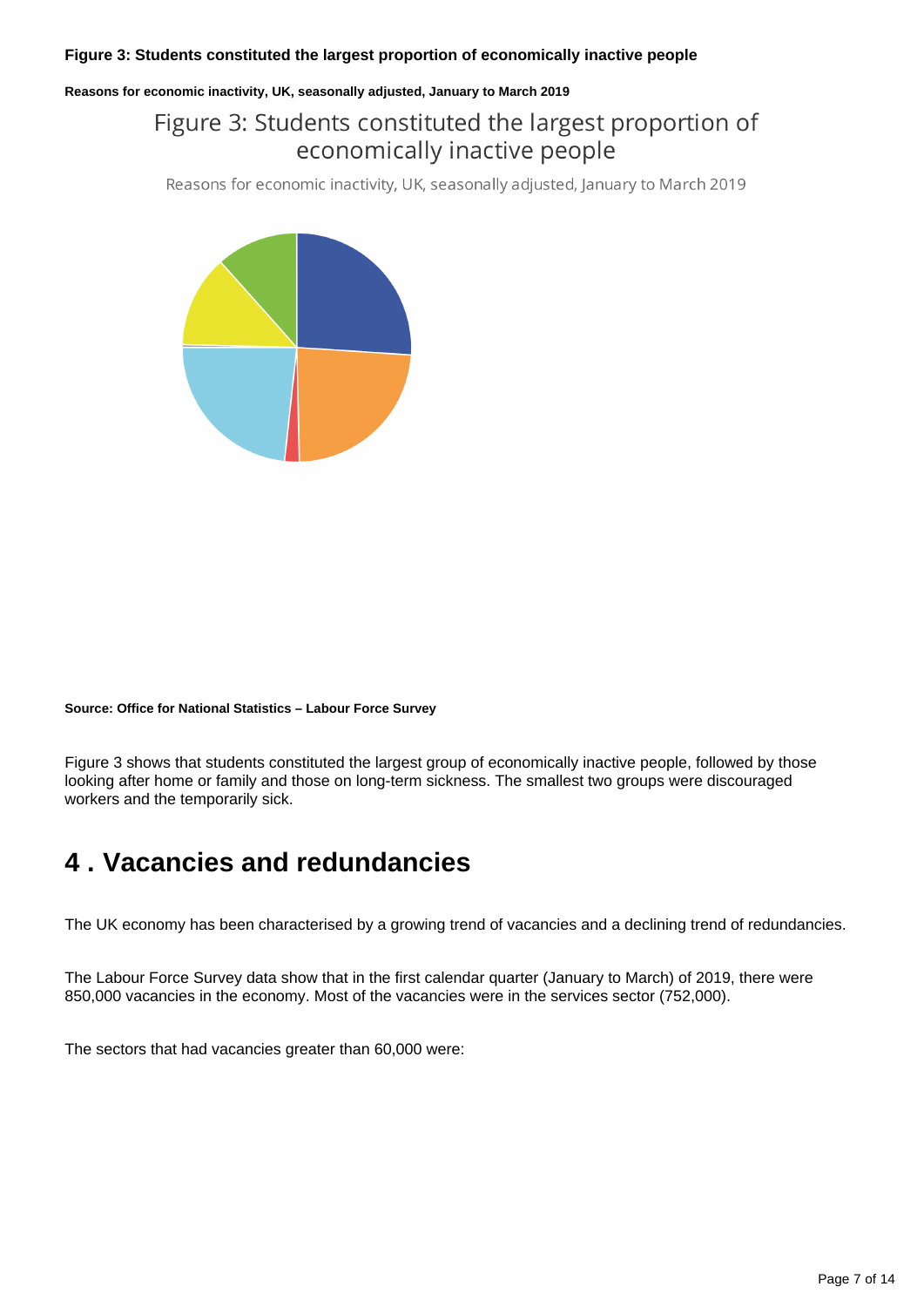- wholesale and retail trade, repair of motor vehicles and motor cycles, with 139,000 vacancies
- human health and social work activities, with 134,000 vacancies
- accommodation and food, with 92,000 vacancies
- professional, scientific and technical activities, with 80,000 vacancies
- manufacturing, with 61,000 vacancies  $\bullet$

The lowest numbers of vacancies were in water supply, sewerage, waste and remediation activities (4,000), electricity, gas, steam and air conditioning supply (3,000) and mining and quarrying (1,000).

Figure 4 plots the trends of unemployment and vacancies. The growing number of vacancies, together with falling unemployment, may be an indication that firms are increasingly facing challenges in recruiting suitable workers.

#### **Figure 4: The gap between unemployment and vacancies has been narrowing**

**Vacancies and unemployment levels, UK, seasonally adjusted, April to June 2001 to January to March 2019**

Figure 4: The gap between unemployment and vacancies has been narrowing

Vacancies and unemployment levels, UK, seasonally adjusted, April to June 2001 to January to March 2019



#### **Source: Office for National Statistics – Labour Force Survey**

If we take the number of unemployed people to indicate the supply of labour and the number of vacancies to indicate the demand for labour, Figure 4 shows that there has been a narrowing of the gap between labour demand and labour supply.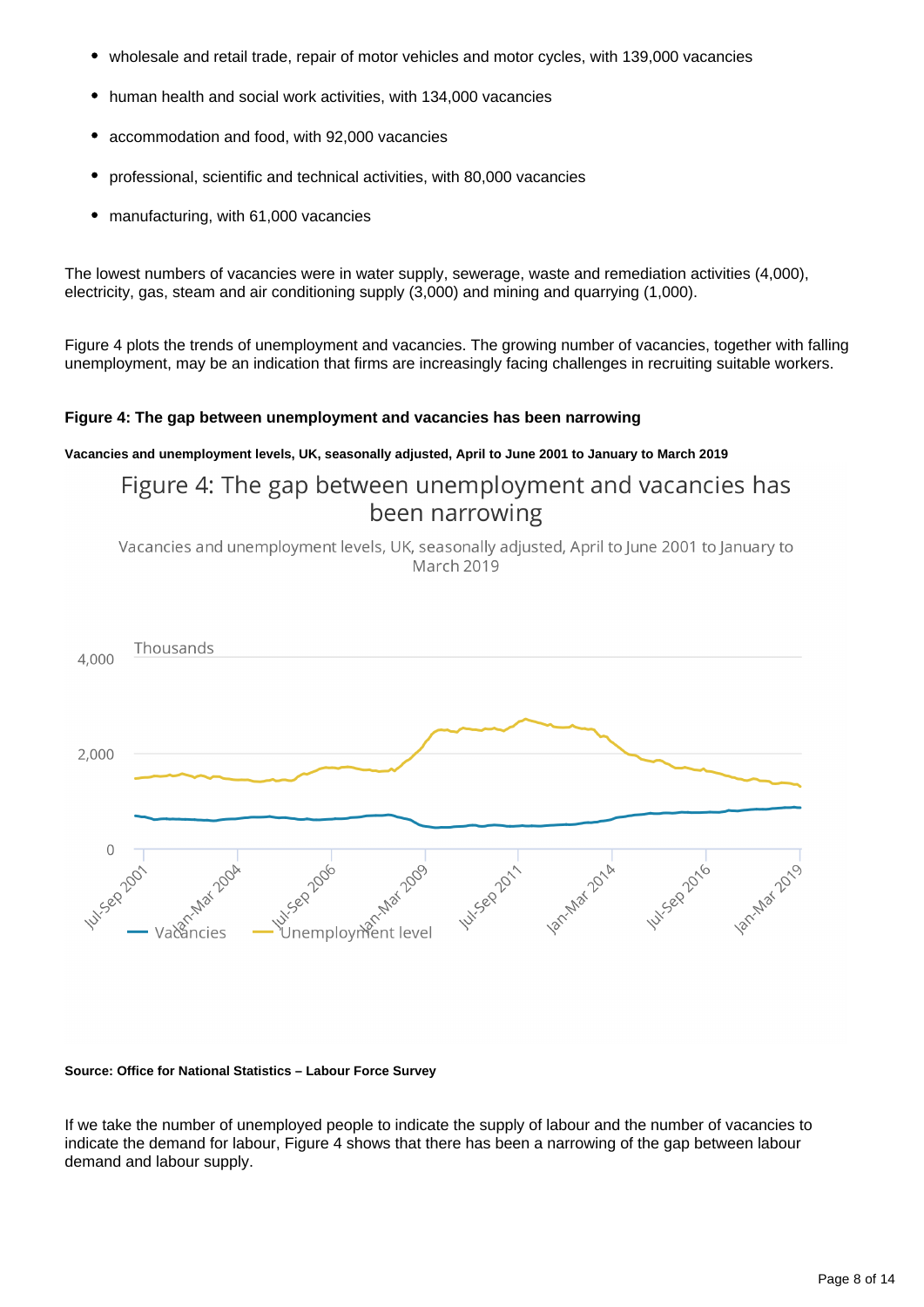Even if vacancies and unemployment numbers equal each other, there will always be a certain level of friction and mismatch in the labour market. For example, the gap between the demand and supply of labour (that is, there will always be a certain number of unemployed people) is a result of labour market friction associated with job changes. People in long-term unemployment lose part of their human capital and networks, and some unemployed people lack the skills required in existing jobs.

Despite the growing number of vacancies, some employers are making their workers redundant. For instance, latest data show that 1,000 workers were made redundant to bring the total number of redundancies to 92,000 in the three months to March 2019.

Disaggregating redundancies by sex shows that the number of men who were made redundant increased by 9,000 to 57,000 and that of women fell by 8,000 to 36,000.

There are many reasons why firms make workers redundant. For example, the closure of retail outlets on the high street, uncertainly of the business operating environment and the winding-up of business operations all contribute to redundancies.

# <span id="page-8-0"></span>**5 . Earnings**

The latest data on average weekly earnings for Great Britain indicate that nominal total average weekly pay (which includes bonus payments) increased by 3.2% on the year to reach £528 in March 2019. Over the same period, nominal regular average weekly pay (which excludes bonus payments) increased by 3.3% on the year to reach £498.

The private sector, which employed 82% of the workforce, experienced accelerating total average weekly pay growth (of 0.2 percentage points) in the year to March 2019. Pay growth is described as accelerating (decelerating) if the growth rate in the year to March 2019 was higher (lower) than the growth rate in the year to March 2018.

The services sector, as a whole, experienced accelerating total average weekly pay growth as, in particular, did the finance and business services sector. However, average weekly pay growth decelerated in manufacturing, construction, and the wholesale, retailing, hotels and restaurants sectors.

Average weekly pay growth accelerated in the public sector including financial services but once financial services are excluded, the public sector saw a reduction in pay growth.

The variation in total average weekly pay growth was driven by the differences and changes in bonus payments across sectors of the economy. We can exclude the impact of bonuses on pay by focusing our analysis on regular average weekly pay. In the year to March 2019, regular average weekly pay growth accelerated in the private sector, driven by accelerated growth in total services, finance and business services, and wholesale, retailing, hotels and restaurants sectors. Regular average weekly pay growth decelerated in the public sector (both including and excluding financial services) and in the manufacturing and construction sectors. Public sector bonus payments are driven by the financial services component of the sector.

Comparative analysis of sectoral regular average weekly pay shows that the wholesale, retailing, hotels and restaurants sector was paying below the economy's average (that is, £334 compared with £498). Low pay in the sector has adverse impact on the living standards of the workers in that sector.

Four sectors paid above the economy's regular average weekly pay. These were: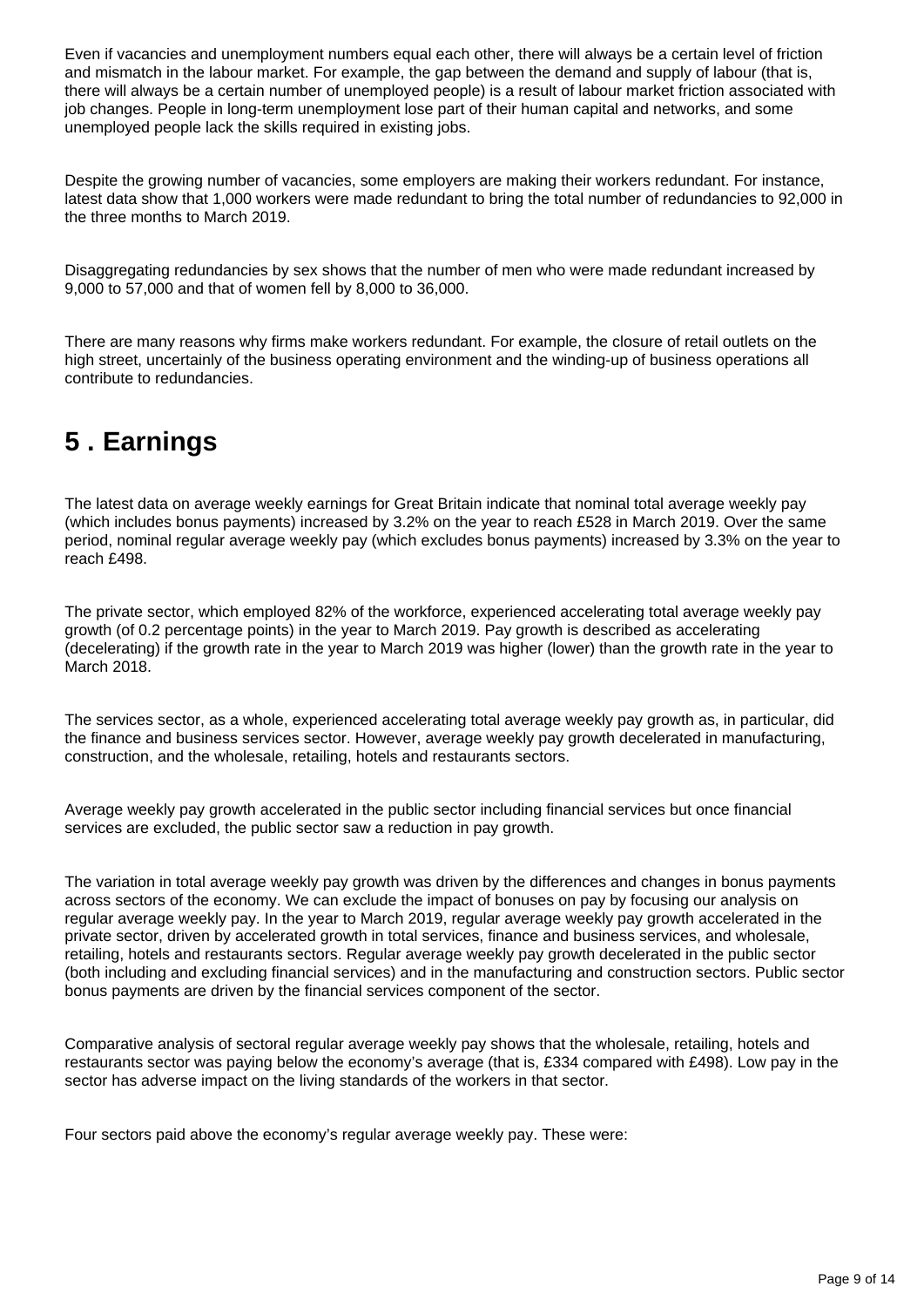- public sector excluding finance (£527)
- manufacturing (£585)
- finance and business services (£601)
- construction (£603)

# <span id="page-9-0"></span>**6 . Self-employment in the UK**

The people in employment can be categorised as employees (if they receive wages or salaries from employers) or as self-employed (if they work for themselves). This categorisation excludes unpaid family workers and people on government-supported training and employment programmes. In this section, we focus on self-employed workers.

In general, self-employed workers face higher risks and uncertainty about the stability and flow of their incomes than employees. [Self-employed workers tend to earn less than employees doing similar work](https://www.oecd-ilibrary.org/docserver/9789264283602-12-en.pdf?expires=1557482937&id=id&accname=guest&checksum=8752098F6072974C07CD214BBBDAE44E), and they also tend to work longer hours. However, self-employed workers have greater control over their work-life balance and have greater work flexibility. They can choose to work on a part-time or full-time basis. People who have other responsibilities beyond work (for example, childcare or pursuing a passion) may choose to become self-employed because self-employment allows them to allocate their time as they desire.

Self-employment increased significantly between 1980 and 1995, and again from 2000 onwards. Our analysis of [long-term trends in UK employment](https://www.ons.gov.uk/economy/nationalaccounts/uksectoraccounts/compendium/economicreview/april2019/longtermtrendsinukemployment1861to2018) in the April 2019 Economic review examined the changes to the selfemployment rate since 1861. The analysis indicated that self-employment decreased during the inter-war period and reached the lowest rate of 7% in 1945. The percentage of self-employment in total employment first exceeded 14% in 2012 and in 2018, it averaged 15%.

The analysis pointed out that the growth in self-employment is partly explained by changes in technology. For instance, the rise of the "gig economy" in recent times has been driven by new technology platforms that make it easier for people to become self-employed. The technology has decoupled jobs from location and people can now work from anywhere, any time.

The structure of self-employment is broad. It includes the conventional situation of people who work for themselves or independent contractors (for example, builders and plumbers) and people who work through online platforms (classified as the "gig" economy). The last group of workers constitutes the supply of labour to what is known as task-based demand for labour.

Self-employment can also be disaggregated into non-dependent and dependent self-employment. Dependent self-employment is when own-account workers generally have one dominant client. Non-dependent selfemployment is when own-account workers do not have a dominant client. The UK-published statistics do not make this distinction, but the Organisation for Economic Co-operation and Development (OECD) does.

The latest data show that the number of people who were self-employed in the first calendar quarter of 2019 (January to March) increased by 90,000 on the quarter to reach a record high of 4.93 million. Between March 2018 and March 2019, the number of self-employed people increased by 180,000.

A larger proportion of self-employed people worked on a full-time basis (71%) than on a part-time basis (29%). Of the self-employed that worked on a full-time basis, 78% were men and 22% were women. Of those that worked on a part-time basis, 60% were women and 40% were men.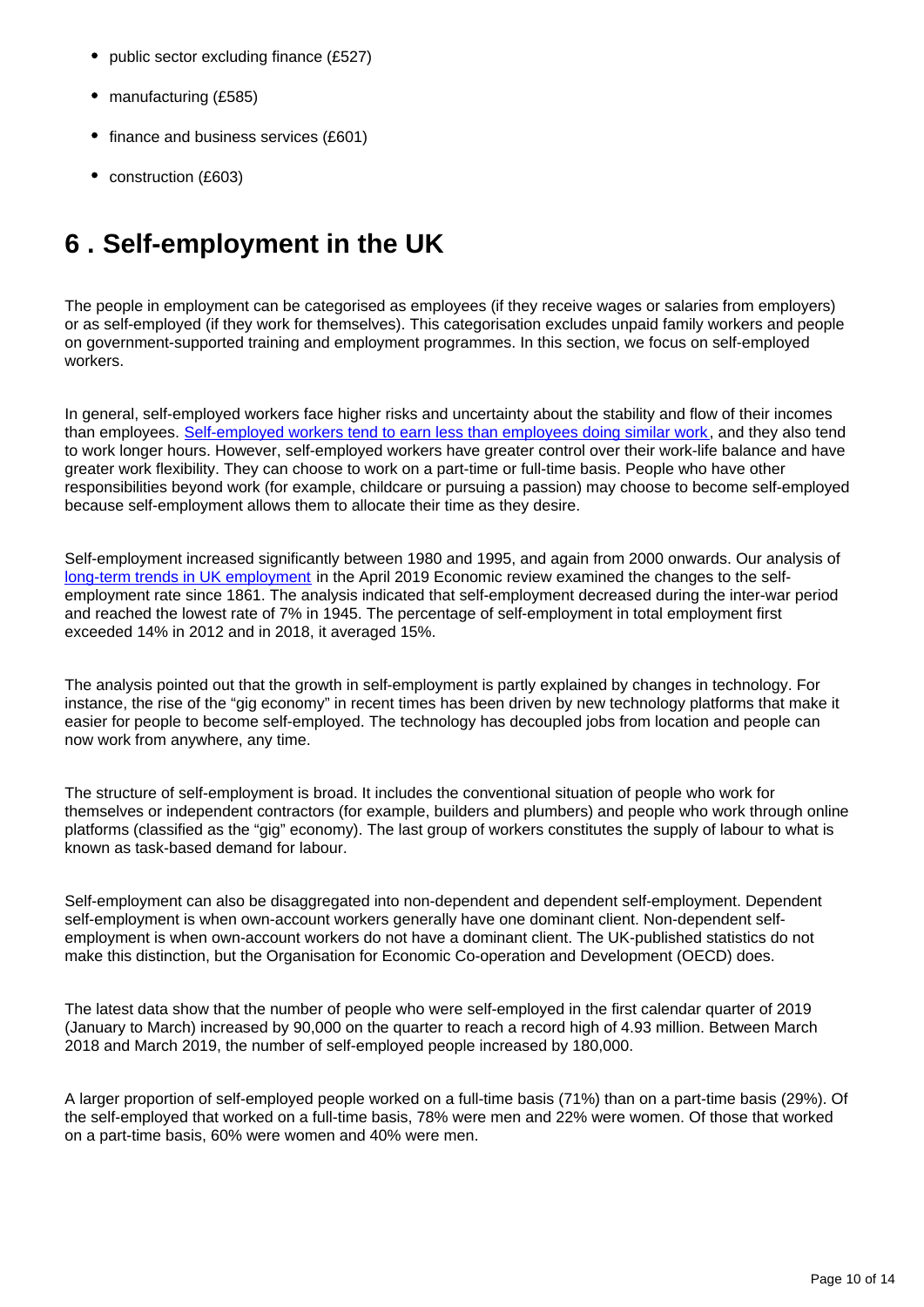If we analyse each sex category separately, we observe that more men worked on a full-time basis (83%) than on a part-time basis (17%). For women, part-time working (53%) dominated full-time working (47%). These statistics show that women who were self-employed tended to work on a part-time basis, while men tended to work on a full-time basis. This may not be surprising as women are more involved in providing childcare, which requires flexibility, than men. In general, fewer men than women engage in caring activities in the home.

There are different concentrations of self-employment in different industries in the economy. If we classify industries into primary (consisting of agriculture, forestry and fishing), secondary (consisting of manufacturing, construction, electricity, gas and air-conditioning supply, and water supply, sewerage and waste), tertiary (consisting of all the services sectors) industries, we can show which industries have higher concentrations of selfemployment as illustrated in Figure 5.

#### **Figure 5: Self-employment was concentrated in the tertiary industry category'**

#### **Self-employment in different industries, UK, seasonally adjusted, January to March 2019**

### Figure 5: Self-employment was concentrated in the tertiary industry category'

Self-employment in different industries, UK, seasonally adjusted, January to March 2019



#### **Source: Office for National Statistics – Labour Force Survey**

The latest data show that in the first calendar quarter of 2019, the majority of self-employment, 71%, was in the tertiary industry. Self-employment in the primary industry constituted 3.8% of all self-employment, and 25.2% was in the secondary industry.

We can further disaggregate the secondary industry category into its component sectors as shown in Figure 6. The largest sub-sector of the secondary industry category in terms of self-employment was construction, followed by manufacturing.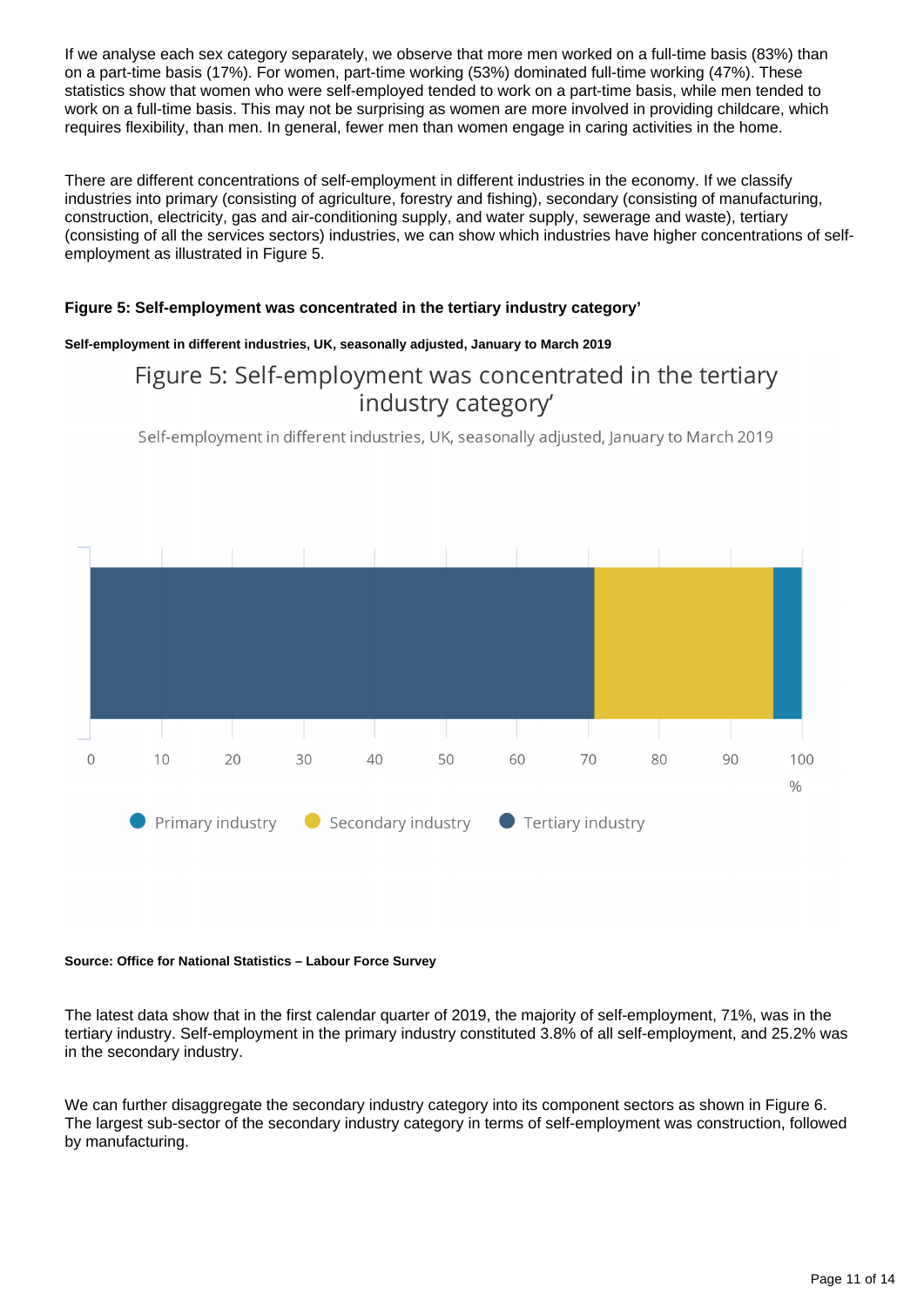#### **Figure 6: Construction sector self-employment was the highest in the secondary industry**

#### **The self-employment structure of the secondary industry, UK, seasonally adjusted, January to March 2019**

## Figure 6: Construction sector self-employment was the highest in the secondary industry

The self-employment structure of the secondary industry, UK, seasonally adjusted, January to March 2019



#### **Source: Office for National Statistics – Labour Force Survey**

Looking at the economy as whole, we observe that self-employment in the construction sector dominated that in all other sectors. In the three months to March 2019, construction was the largest employer of self-employed workers (20.3%), followed by the professional, scientific and technical activities sector (12.8%), distribution (7.9%), administration and support services (7.3%) and transport and storage and health and social work (6.5% apiece).

The construction sector is very important to the UK economy because of its contribution to output and to employment. A report by the former Department for Business, Innovation and Skills in 2013 examined the [structure and contribution of the sector to the UK economy \(PDF, 423KB\)](https://assets.publishing.service.gov.uk/government/uploads/system/uploads/attachment_data/file/210060/bis-13-958-uk-construction-an-economic-analysis-of-sector.pdf).

The report identified construction activities as consisting of contracting and service activities. The contracting activities include the construction of buildings, civil engineering and specialised activities like plumbing and electrical installations. The service activities include architectural and quantity surveying, wholesale of wood, construction materials, plumbing and heating equipment. The skills requirements, which vary from elementary to advanced, determine the structure and level of self-employment in the sector. Based on the published data, it is not possible to tell which of the different activities drive(s) the growth of self-employment in the sector.

Although the construction sector had the most self-employed workers, the growth of self-employment was higher in other sectors. Figure 7 plots indices of employment in the six largest sectors by self-employment since 2006.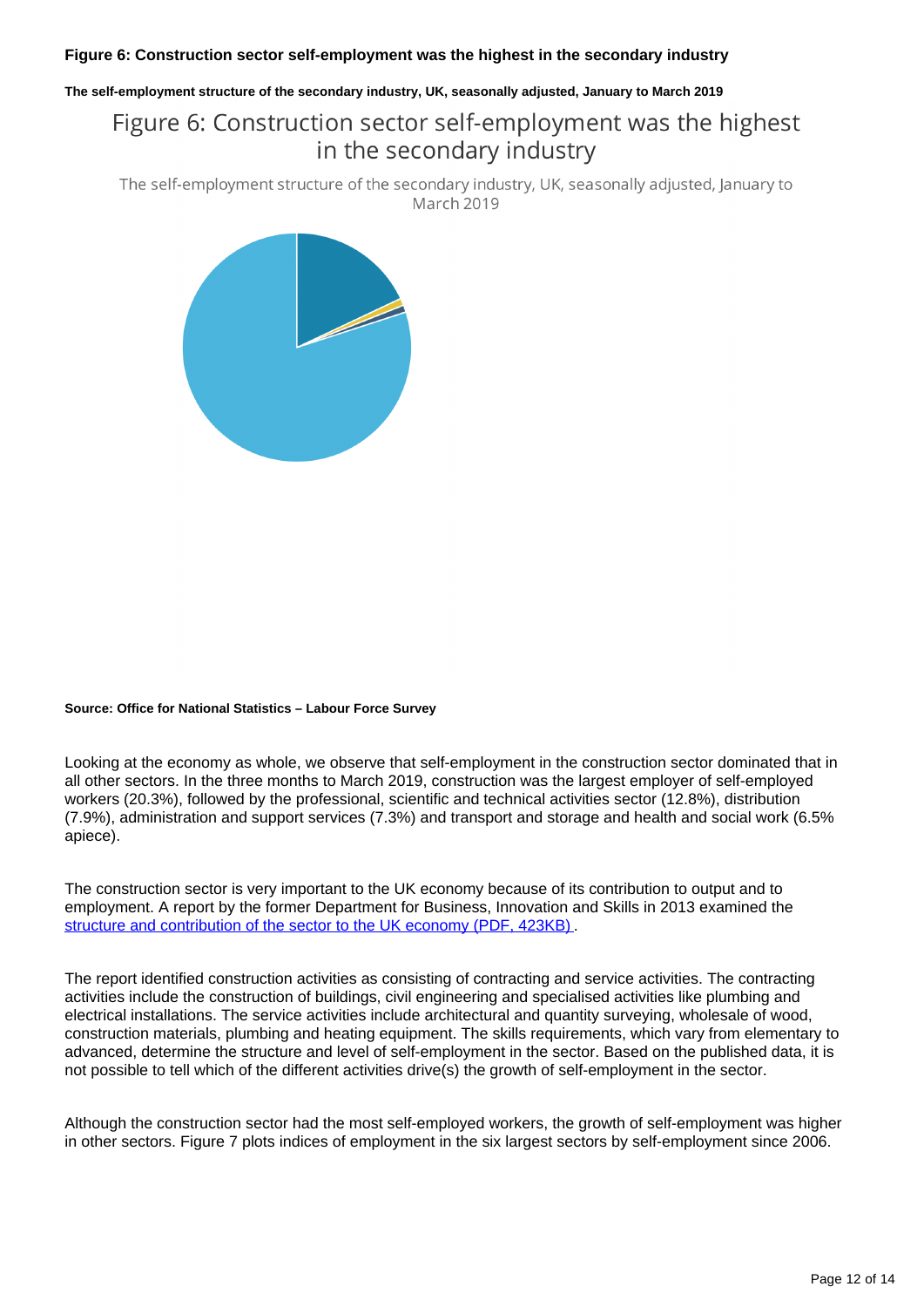The figure shows that self-employment in the administration and support services, and the professional, scientific and technical services sectors grew the most between 2006 and 2019. Self-employment in the distribution sector declined between November 2017 and November 2018 but increased thereafter to slightly below its June to August 2006 level. In the first calendar quarter of 2019, the following happened to self-employment:

- construction sector self-employment increased by 9,000 to 999,000
- distribution sector self-employment increased by 30,000 to 389,000
- $\bullet$ transport and storage self-employment increased by 18,000 to 323,000
- professional, scientific and technical services self-employment increased by 43,000 to 633,000
- administration and support services self-employment increased by 3,000 to 362,000
- health and social work activities self-employment decreased by 2,000 to 318,000

#### **Figure 7: Self-employment grew fastest in the administration and support, and the professional, scientific and technical services sectors**

**Self-employment indices in the top six sectors by self-employment, UK, seasonally adjusted, June to August 2006 to January to March 2019**

## Figure 7: Self-employment grew fastest in the administration and support, and the professional, scientific and technical services sectors

Self-employment indices in the top six sectors by self-employment, UK, seasonally adjusted, June to August 2006 to January to March 2019



#### **Source: Office for National Statistics – Labour Force Survey**

Disaggregating industrial self-employment numbers by sex shows that there were more men than women in all sectors except in health and social work, education, household employment, and other service activities sectors.